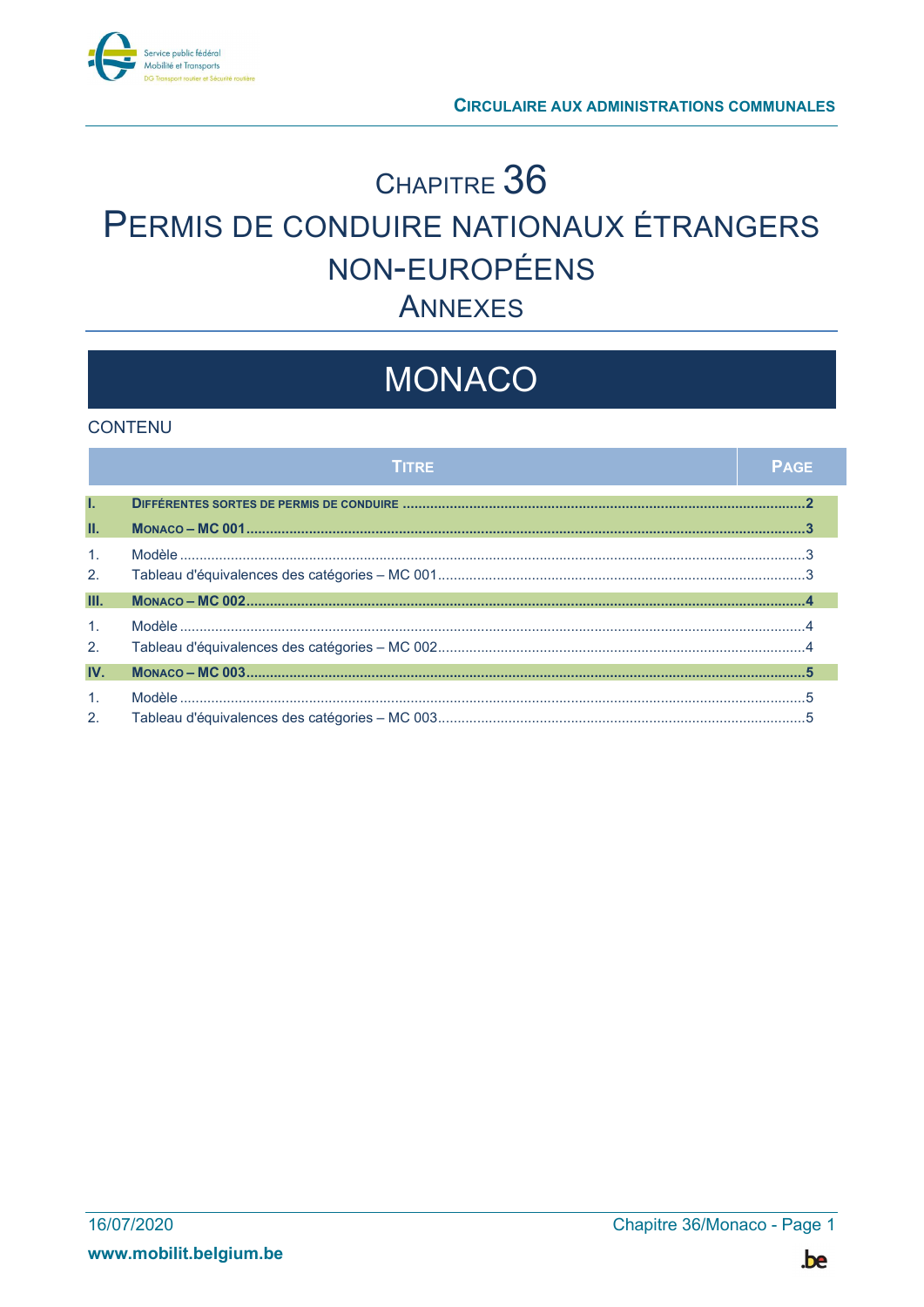

### I. DIFFÉRENTES SORTES DE PERMIS DE CONDUIRE

| <b>RÉFÉRENCE</b><br><b>DU PERMIS</b> | <b>IMAGE</b>                                                                                                                                                                                                         | DÉLIVRÉ<br>À PARTIR DE | DÉLIVRÉ<br>JUSQU'AU            | VALIDITÉ<br><b>DU</b><br><b>DOCUMENT</b> |
|--------------------------------------|----------------------------------------------------------------------------------------------------------------------------------------------------------------------------------------------------------------------|------------------------|--------------------------------|------------------------------------------|
| <b>MC 001</b>                        | <b>CHARTER MORE TAL COMMONS</b><br><b>CONTRACTOR DE RECOR</b><br><b>September 2021</b><br><b>AND SEE TRAINING</b><br><b>Marine W</b><br><b>PERMIS DE CONDUHA</b>                                                     |                        |                                |                                          |
| <b>MC 002</b>                        |                                                                                                                                                                                                                      |                        |                                |                                          |
| <b>MC 003</b>                        | PRINCIPAUTÉ DE MONACO<br>PERMIS DE CONDUIRE<br>fermiso de Conducción<br><b>Driving Licence</b><br>artúnas Tiomán<br>Patente di guida<br>Ricewis<br>Carta de Condução<br>Convention internationale du 8 novembre 1968 |                        | <b>Délivré</b><br>actuellement |                                          |

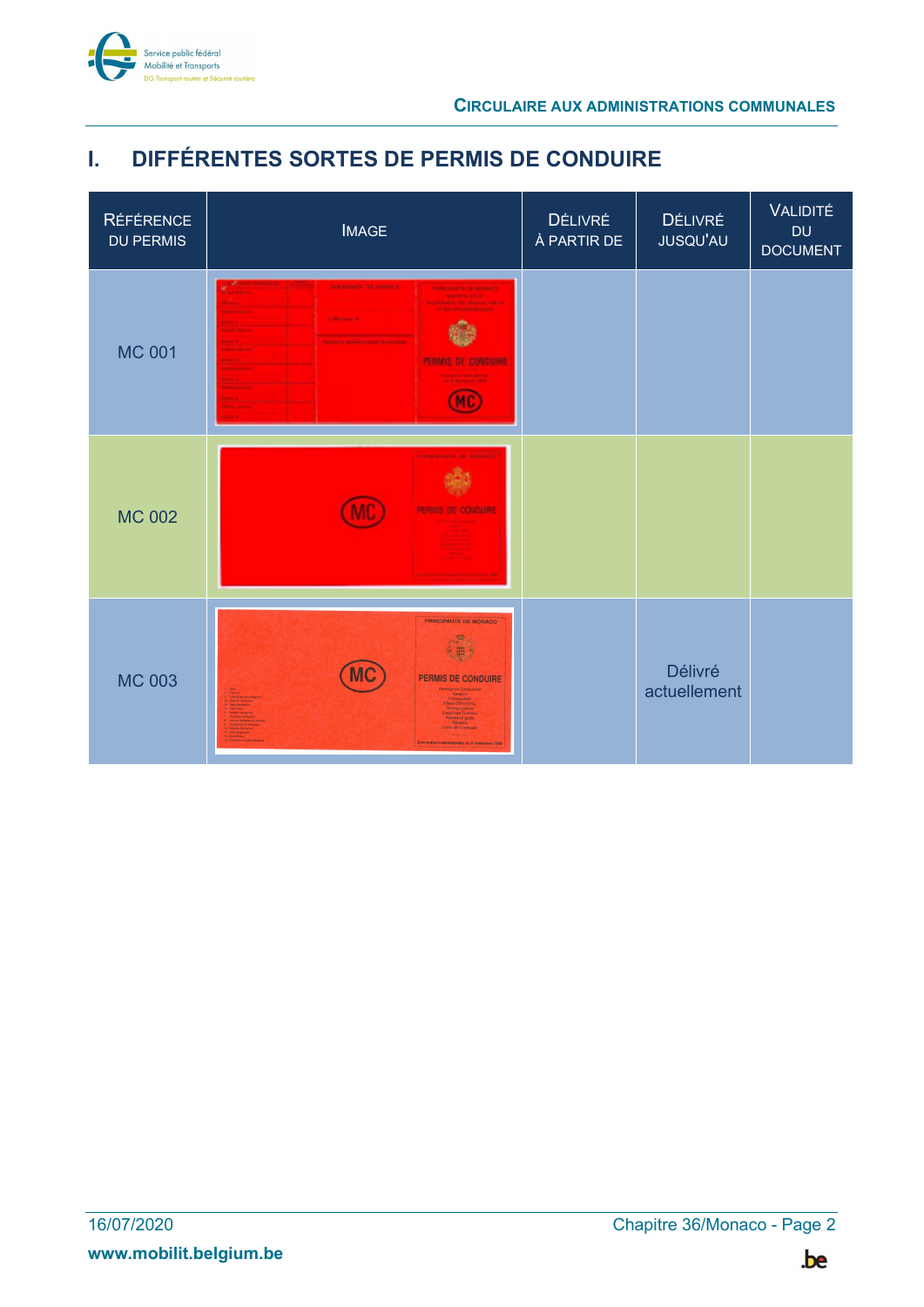

#### II. MONACO – MC 001

#### 1. MODÈLE

|                                                             | <b>Parameter service from Personal and</b> | PRODUCTION AND RESIDENCES.                                                    | <b>Nom</b>                |                                         | Catégories de véhicules pour lesquels le petros est valable                                                                                                                                  | <b>VALIDATIONS PERIODIQUES</b> | OF CACHET |
|-------------------------------------------------------------|--------------------------------------------|-------------------------------------------------------------------------------|---------------------------|-----------------------------------------|----------------------------------------------------------------------------------------------------------------------------------------------------------------------------------------------|--------------------------------|-----------|
| .                                                           |                                            | <b>CONTRACTOR</b> STATES<br>Prénome<br><b>Printed States Printed Consti-</b>  | <b>A.</b>                 | Cyclomoteurs maximum 50 cm <sup>3</sup> | Valable jusqu'au :                                                                                                                                                                           | $\sim$                         |           |
| <b>The Company's Service</b>                                |                                            | <b>Contract Manager Contract Contract</b>                                     | Date et lieu de naissance |                                         |                                                                                                                                                                                              | Délivré le                     |           |
|                                                             | <b>Charles Commercial</b>                  |                                                                               | Adresse                   | A.                                      | Vélomoteurs maximum 125 cm <sup>3</sup>                                                                                                                                                      | Valable jusqu'au :             |           |
| 5                                                           |                                            |                                                                               |                           |                                         |                                                                                                                                                                                              | Délivré le                     |           |
| <b>STATISTICS</b>                                           |                                            |                                                                               | Signature du              | A <sub>n</sub>                          | Motocycles plus de 125 cm <sup>2</sup>                                                                                                                                                       | Valable jusqu'au :             |           |
| . .                                                         | a substance contains to their contact      |                                                                               | titulaire                 |                                         |                                                                                                                                                                                              | Délivré le                     |           |
| <b>CONTRACTOR</b>                                           |                                            |                                                                               |                           | B                                       | Automobile provide une celles de la cate<br>contra de Way A parts maismal contrats par de la cate<br>contrats par Abopting at deat la opation<br>catello par automobile catellate catellate. | Valable jusqu'au :             |           |
|                                                             |                                            |                                                                               | PHOTO                     |                                         |                                                                                                                                                                                              | Délivré le                     |           |
| <b><i><u>Property of the American State Company</u></i></b> |                                            |                                                                               | Délivré par la            | $\overline{ }$                          | Automobiles affectess as transport de                                                                                                                                                        | Valable jusqu'au :             |           |
|                                                             |                                            | <b>Charles Committee Committee Committee</b><br>the of the company's colonial | Service                   | c                                       | marchandists at deat is poids maximal                                                                                                                                                        | Délivré le                     |           |
| ----                                                        |                                            |                                                                               | de la Circulation         | E                                       | Ensemble de véhicules dant le tracteur<br>rentre dans le ce les catégories B, C ce<br>0 pour lesquelles le conducteur est habi-                                                              | Valable jusqu'au :             |           |
| ---                                                         |                                            |                                                                               | A Monaco, le              |                                         | lies, mais qui se rentreat pas eux-mêmes<br>dans cette catégorie ou zes catégories.                                                                                                          | Délivré le                     |           |
|                                                             |                                            |                                                                               | Signature                 |                                         |                                                                                                                                                                                              | Valable jusqu'au :             |           |
|                                                             |                                            |                                                                               | $N^*$                     |                                         |                                                                                                                                                                                              | Délivré le                     | N5104     |

#### 2. TABLEAU D'ÉQUIVALENCES DES CATÉGORIES – MC 001

| CATÉGORIE ETRANGÈRE     | CATÉGORIE CORRESPONDANTE |
|-------------------------|--------------------------|
| A1 $(50 \text{ cm}^3)$  | <b>AM</b>                |
| A1 $(125 \text{ cm}^3)$ | A <sub>1</sub>           |
| $\overline{A}$          | A                        |
| B                       | B                        |
| C                       | C1, C                    |
| D                       | D1, D                    |
| F                       | BE, C1E + CE ou D1E + DE |

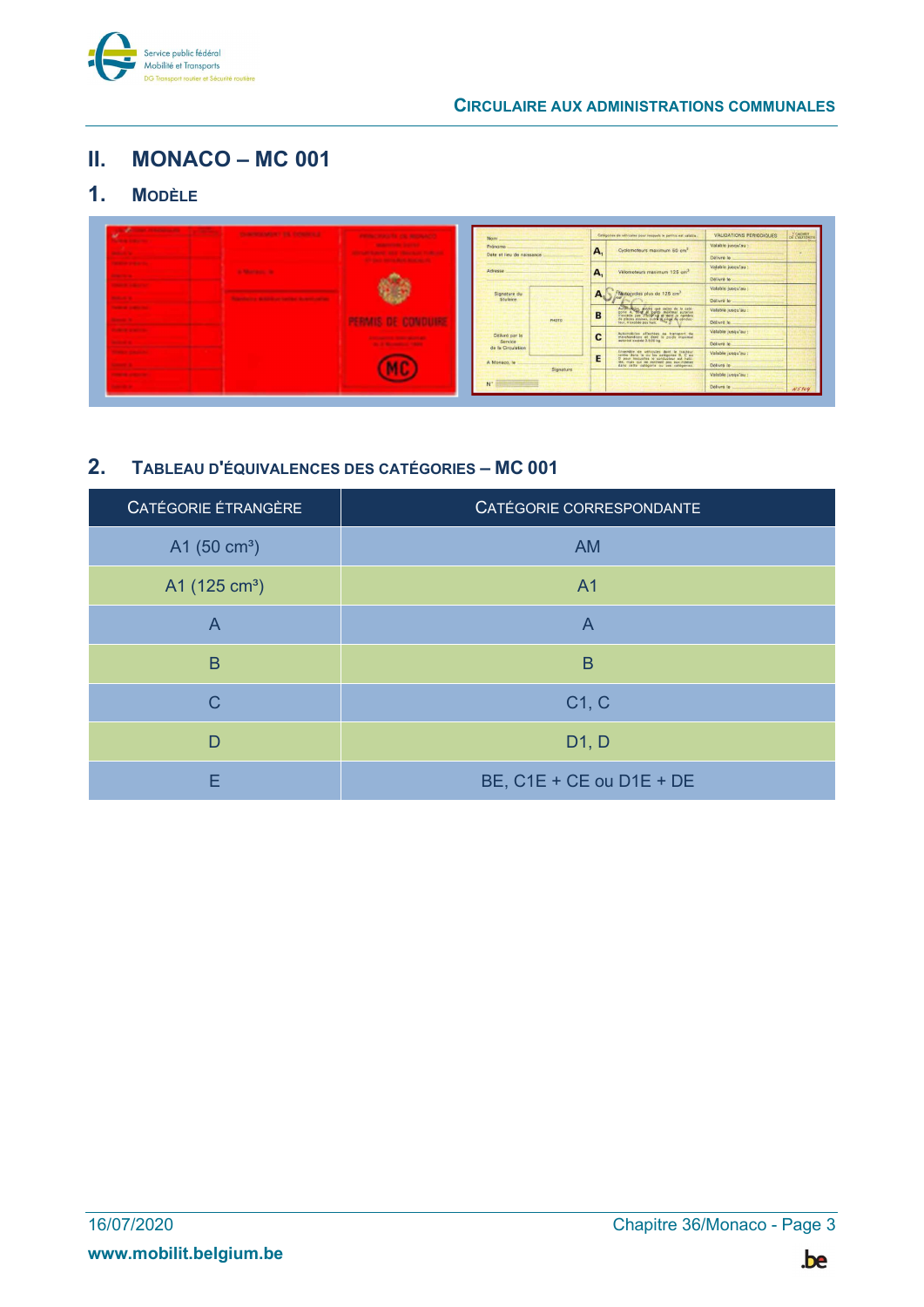

#### III. MONACO – MC 002

### 1. MODÈLE



#### 2. TABLEAU D'ÉQUIVALENCES DES CATÉGORIES – MC 002

| CATÉGORIE ÉTRANGÈRE    | CATÉGORIE CORRESPONDANTE |
|------------------------|--------------------------|
| A(50 cm <sup>3</sup> ) | AM                       |
| <b>A1</b>              | A1                       |
| $\overline{A}$         | $\mathsf{A}$             |
| <b>B1</b>              | ٠                        |
| $\sf B$                | $\sf B$                  |
| $\mathsf{C}$           | C1, C                    |
| D <sub>1</sub>         | D <sub>1</sub>           |
| $\mathsf{D}$           | $\mathsf D$              |
| <b>BE</b>              | <b>BE</b>                |
| C <sub>1</sub> E       | C <sub>1</sub> E         |
| <b>CE</b>              | CE                       |